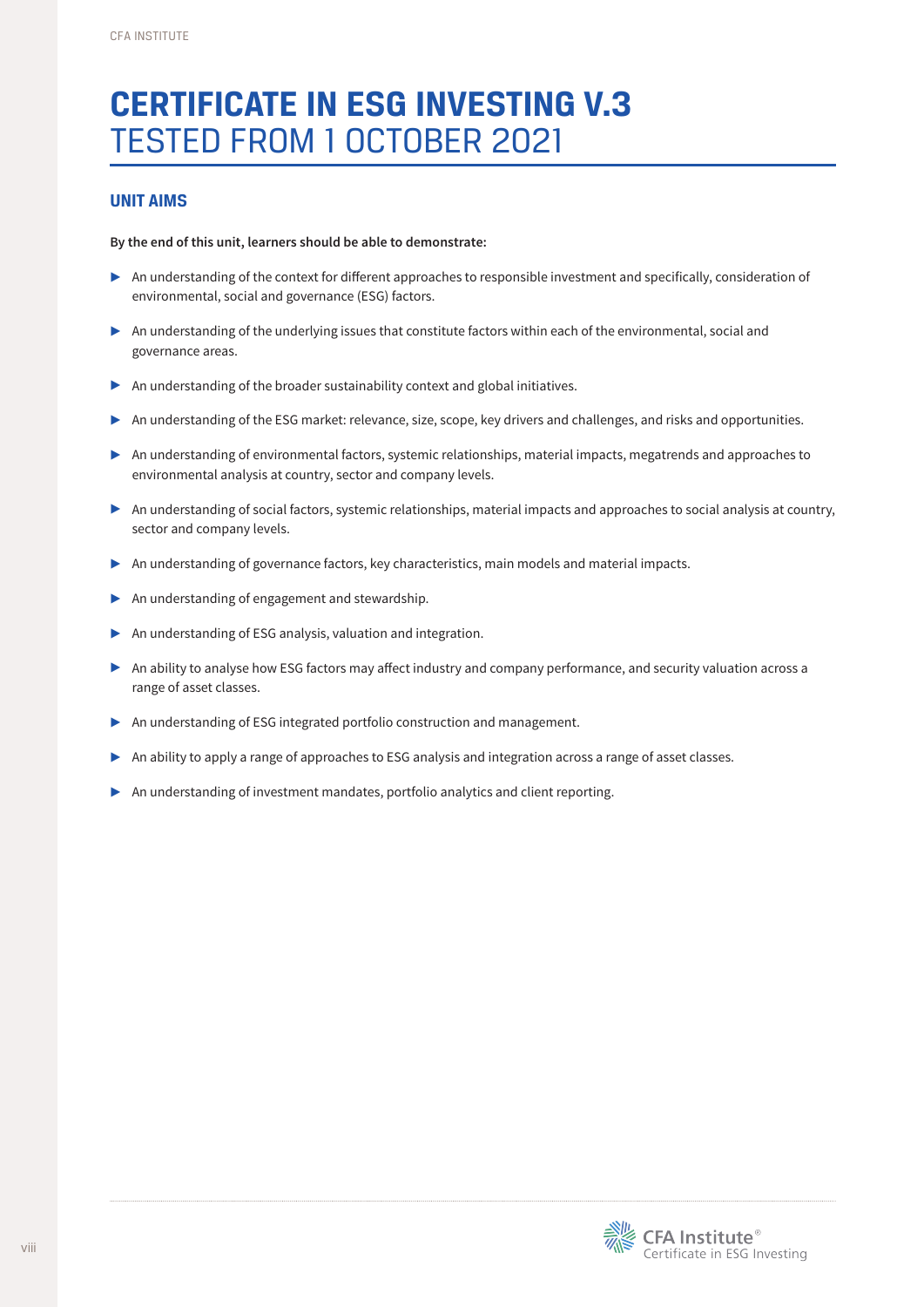#### **QUESTION ALLOCATION:**

Question allocation across the syllabus is balanced on the guidance of psychometric and industry specialists. The following question allocation for Version 3 of the Certificate in ESG Investing is provided as a broad indication of the relative 'weighting' of different parts of the syllabus in examinations from 1 October 2021.

| <b>Topic</b>   | Topic name                                                       | Question<br>allocation |
|----------------|------------------------------------------------------------------|------------------------|
| $\mathbf{1}$   | Introduction to ESG                                              | $4 - 8$                |
| $\overline{2}$ | The ESG market                                                   | $4 - 8$                |
| 3              | Environmental factors                                            | $6 - 12$               |
| $\overline{4}$ | Social factors                                                   | $6 - 12$               |
| 5              | Governance factors                                               | $6 - 12$               |
| 6              | Engagement and stewardship                                       | $6 - 10$               |
| $\overline{7}$ | ESG analysis, valuation and integration                          | $20 - 32$              |
| 8              | ESG integrated portfolio construction and<br>management          | $8 - 14$               |
| 9              | Investment mandates, portfolio analytics and<br>client reporting | $4 - 8$                |

#### **OTHER INFORMATION REGARDING THIS UNIT:**

| Exam format:                          | $\bullet$ 100 questions.<br>. Online testing using standard multiple choice and item set questions.                              |
|---------------------------------------|----------------------------------------------------------------------------------------------------------------------------------|
| Time allowed for exam:                | • 2 hours and 20 minutes                                                                                                         |
| Grades:                               | • Pass or fail.                                                                                                                  |
| <b>Study materials:</b>               | • Official Training Manual Edition 3 will be available on the CFA Institute<br>website.<br>• Mock exam on CFA Institute website. |
| Recommended study hours:              | $\cdot$ 130 hours.                                                                                                               |
| Availability of exam<br>appointments: | • Every working day through Prometric testing centres and every day via<br>ProProctor remote-proctored exams.                    |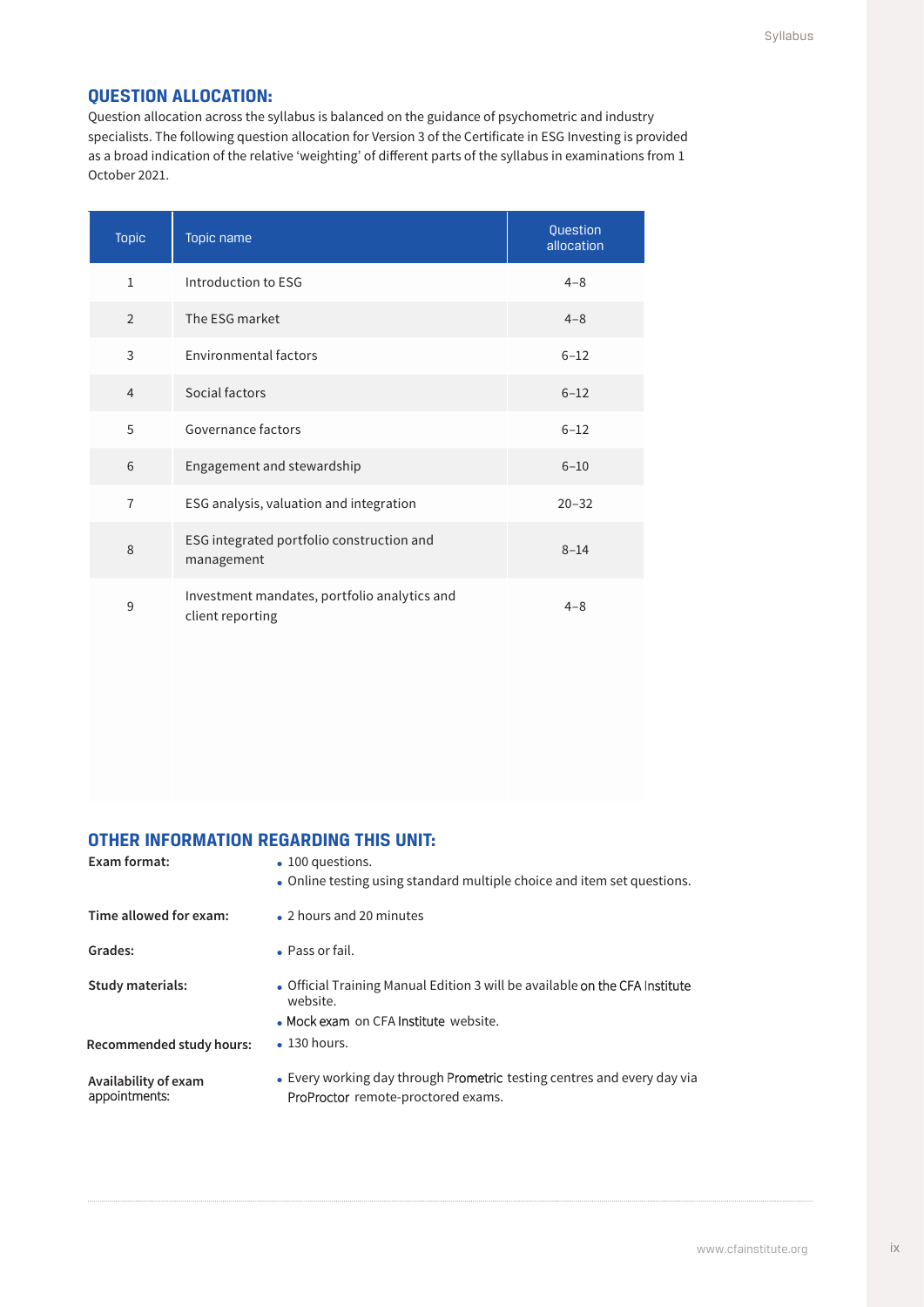# TOPIC 1 **INTRODUCTION TO ESG**

#### **By the end of this topic, learners should have:**

- ▶ An understanding of the context for different approaches to responsible investment and specifically, consideration of environmental, social and governance (ESG) factors.
- $\triangleright$  An understanding of the underlying issues that constitute factors within each of the environmental, social and governance areas.
- ▶ An understanding of the broader sustainability context and global initiatives.

## **1.1 INTRODUCTION TO ESG**

- 1.1.1 Define ESG.
- 1.1.2 Define the following sustainability-based concepts in terms of their strengths and limitations:
	- Corporate social responsibility.
	- Triple bottom line (TBL) accounting.
- 1.1.3 Define different approaches to ESG investing, their characteristics and the role that ESG plays in each of them.
	- Responsible investment.
	- Socially responsible investment (SRI).
	- Sustainable investment.
	- Best-in-class investment.
	- Ethical/values-driven investment.
	- Thematic investment.
	- Impact investment.
	- Green investment.
	- Social investment.
	- Shareholder engagement.
- 1.1.4 Describe the benefits to organisations of adhering to good practice in ESG, and the linkages between these practices and financial system stability:
	- reduce costs and increase efficiency;
	- reduce risk of fines;
	- avoid costs from repercussions of investee's externalities; and
	- improve ability to benefit from sustainability megatrends.
- 1.1.5 Describe the challenges to organisations of adhering to good practice in ESG including:
	- Investment mandate interpretation and screening application.
		- Isolating the impact of ESG.
		- Strategy definition: risk management versus value creation/materiality.
		- Portfolio construction and management tools.
		- Disclosure of internal standards and practices.
		- Data quality, variability and interpretation.
		- Identifying material ESG factors.
- 1.1.6 Explain the materiality of ESG issues in terms of their key characteristics, risks and impact that they can cause.
- 1.1.7 Explain different ESG megatrends, their systemic nature and potential impact on companies and company practices.
- 1.1.8 Explain how ESG investing is a strategy and a practice, and the three ways in which investors typically reflect ESG considerations.
- 1.1.9 Explain the aims, elements and progress achieved by key supranational ESG initiatives and organisations:
	- United Nations initiatives.
	- Reporting initiatives.
	- Other initiatives.

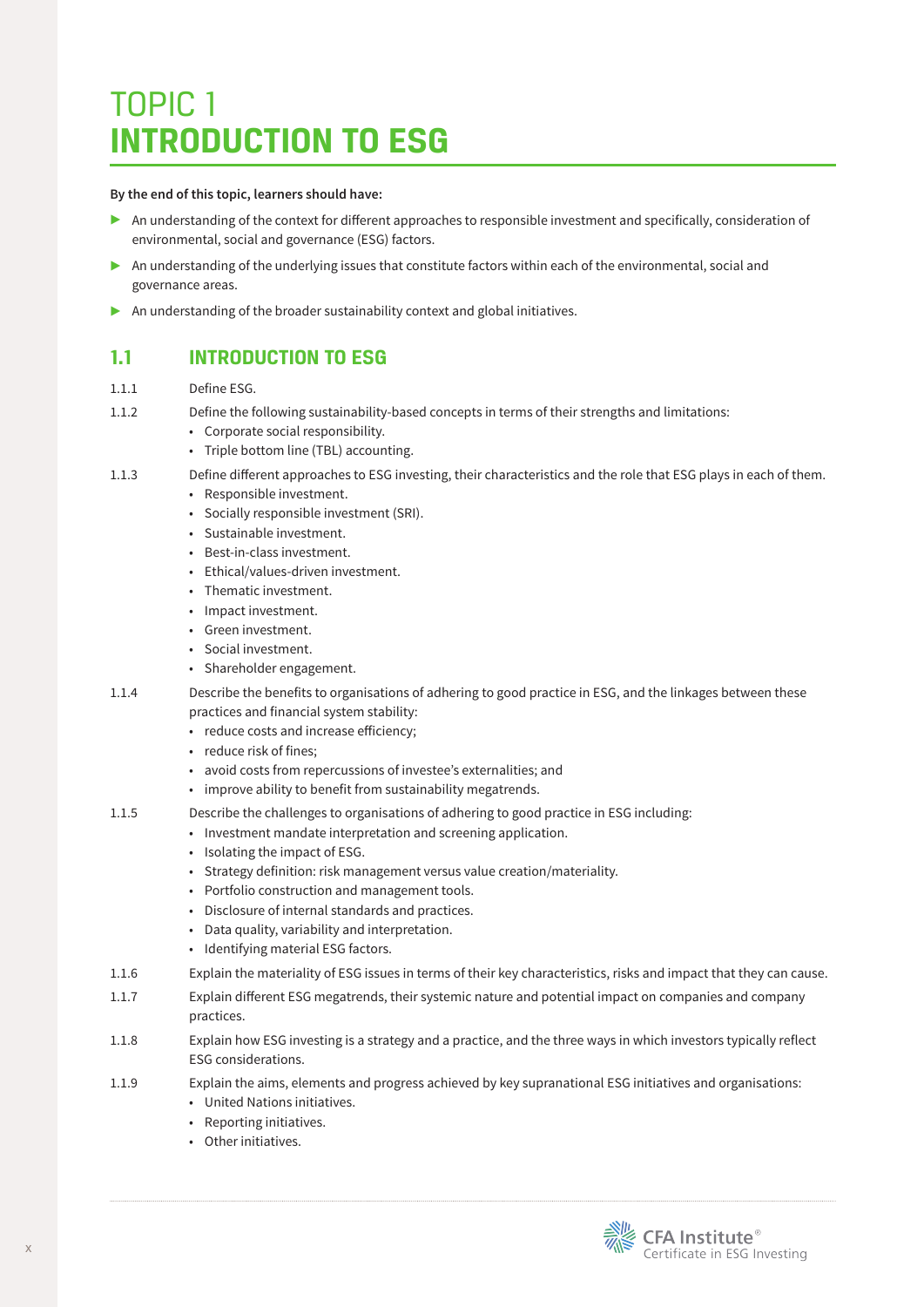## TOPIC 2 **THE ESG MARKET**

#### **By the end of this topic, learners should have:**

▶ An understanding of the ESG market: relevance, size, scope, key drivers and challenges, and risks and opportunities.

### **2.1 THE ESG MARKET**

- 2.1.1 Explain the history of ESG investing in brief, including its roots and modern responsible investment.
- 2.1.2 Explain the size and scope of ESG investing in relation to:
	- Geography.
	- Strategy.
	- Investor type.
	- Asset class.
- 2.1.3 Explain key market drivers in favour of ESG integration:
	- investor demand/intergenerational wealth transfer;
	- regulation and 'soft law';
	- public awareness;
	- data sourcing and processing improvements.
- 2.1.4 Explain the key drivers and challenges for ESG integration among stakeholders within the investment industry:
	- Asset owners.
	- Asset managers.
	- Fund promoters.
	- Financial services.
	- Policy makers and regulators.
	- Investees.
	- Government, civil society and academia.
- 2.1.5 Explain how ESG issues are related to sustainability trends and themes within the investment industry, including:
	- the longer-term nature of ESG investing;
	- ESG-driven market, organisational and cultural changes.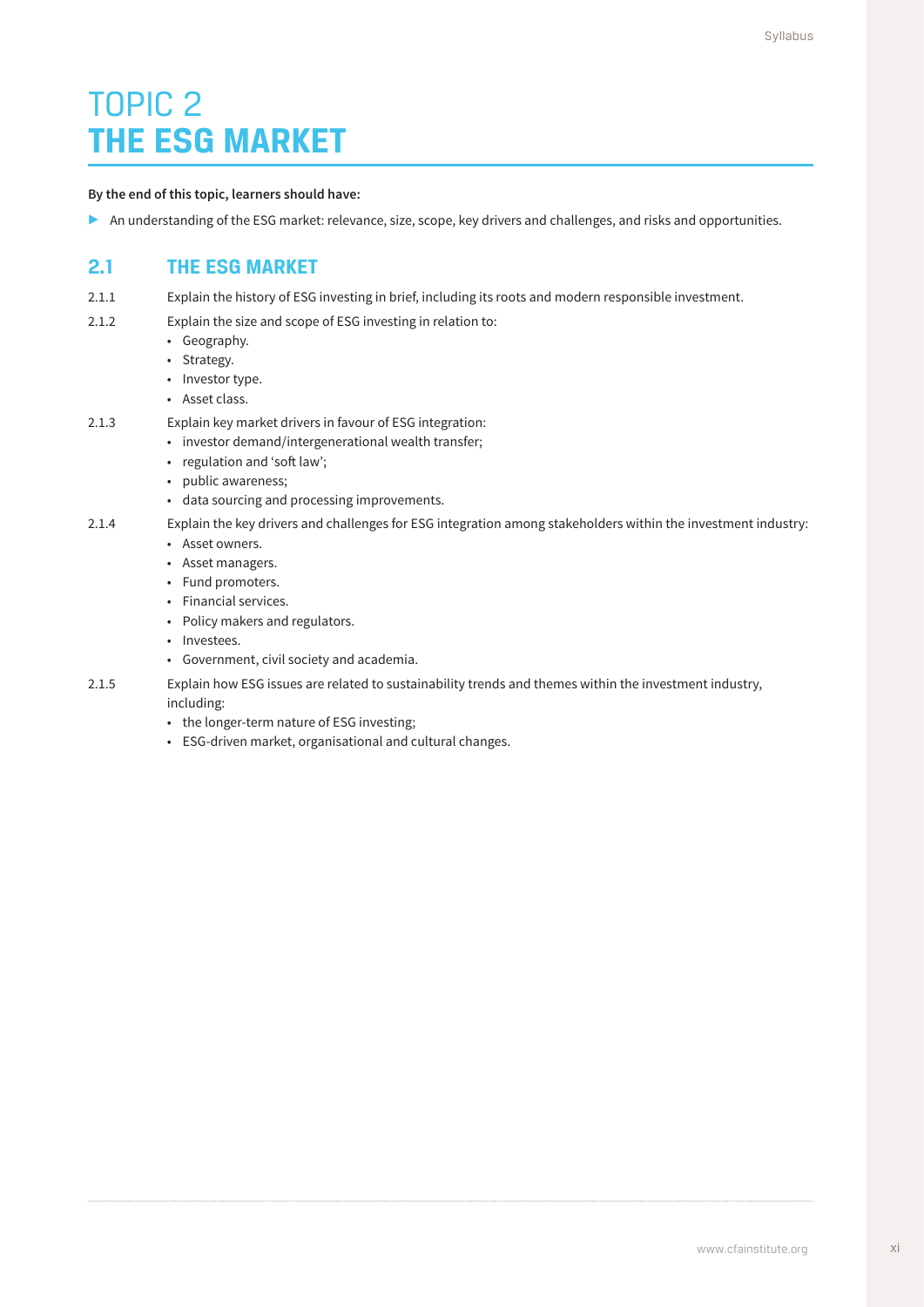# TOPIC 3 **ENVIRONMENTAL FACTORS**

**By the end of this topic, learners should have:**

▶ An understanding of environmental factors, systemic relationships, material impacts, megatrends and approaches to environmental analysis at country, sector and company levels.

## **3.1 ENVIRONMENTAL FACTORS**

- 3.1.1 Explain key concepts relating to climate change from an evidence-based perspective, including:
	- Climate change.
	- Climate change mitigation.
	- Climate change adaptation and resilience measures.
- 3.1.2 Explain key concepts relating to other environmental issues from an evidence-based perspective, including:
	- Pressures on natural resources, including depletion of natural resources, water, biodiversity loss, land use and marine resources.
	- Pollution, waste and a circular economy.
- 3.1.3 Explain the systemic relationships between business activities and environmental issues, including:
	- Systemic impact of climate risks on the financial system: climate-related physical and transition risks.
	- The relationship between natural resources and business.
	- Supply, operational and resource management issues.
	- Supply chain transparency and traceability.
- 3.1.4 Assess key "megatrends" influencing environmental change in terms of potential impact on companies and their environmental practices:
	- Growth of environmental and climate policies.
	- International climate and environmental agreements and conventions.
	- International, regional and country-level policy and initiatives.
	- Carbon pricing.
- 3.1.5 Assess material impacts of environmental issues on potential investment opportunities, including the dangers of overlooking them:
	- Corporate and project finance.
	- Public Finance initiatives.
	- Asset management.
- 3.1.6 Identify approaches to environmental analysis in both developed and emerging countries, including:
	- Company, project, sector, country and market level analysis.
	- Environmental risks including carbon footprinting and other carbon metrics, natural capital approach and climate scenario analysis.
- 3.1.7 Apply material environmental factors to financial modelling, ratio analysis and risk assessment.
- 3.1.8 Explain how companies and the investment industry can benefit from opportunities relating to climate change and environmental issues:
	- Circular economy.
	- Clean and technological innovation.
	- Green and ESG-related products.
	- Blue economy.

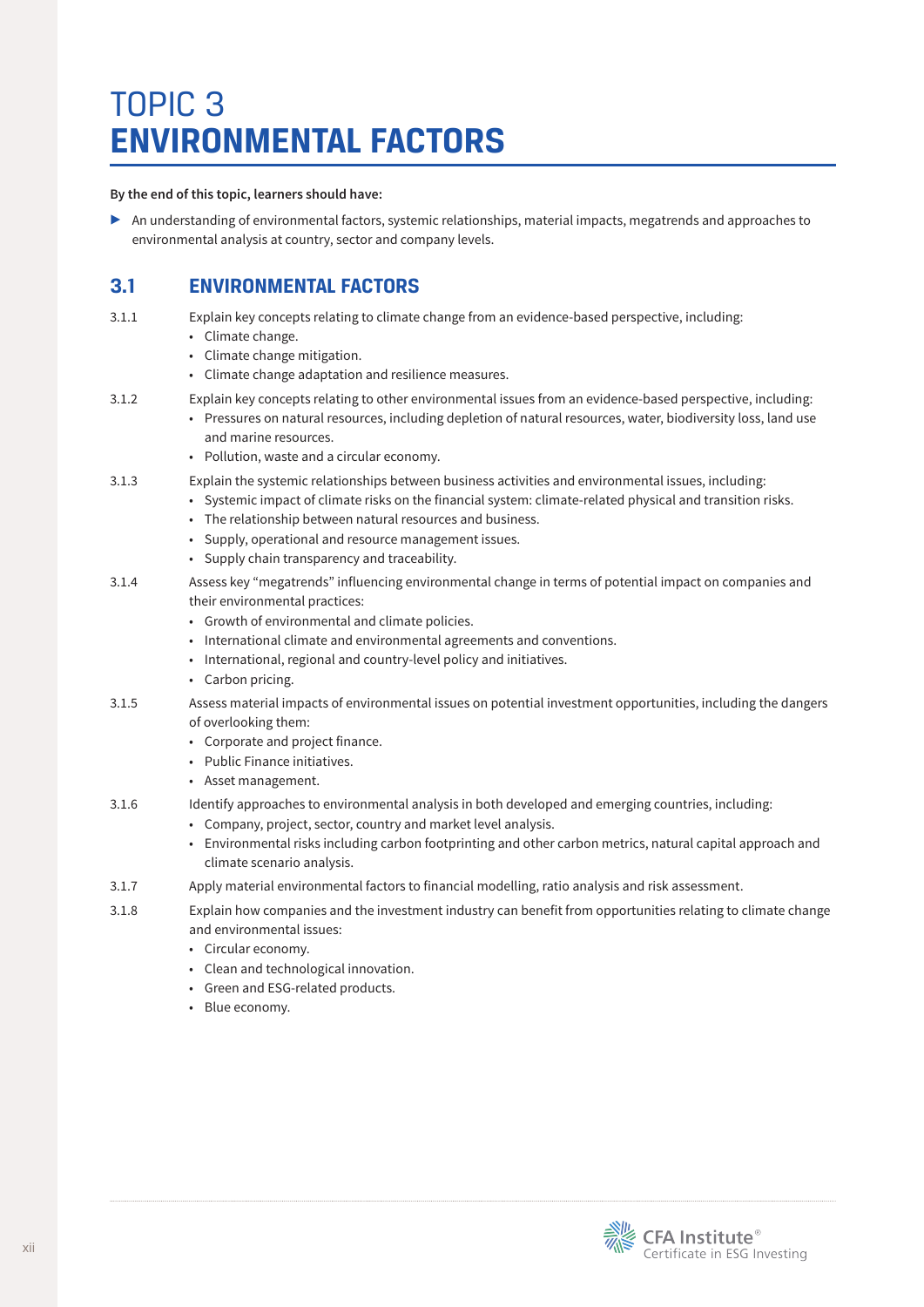## TOPIC 4 **SOCIAL FACTORS**

#### **By the end of this topic, learners should have:**

▶ An understanding of social factors, systemic relationships, material impacts and approaches to social analysis at country, sector and company levels.

### **4.1 SOCIAL FACTORS**

4.1.1 Explain the systemic relationships and activities between business activities and social issues, including:

- Globalisation.
- Automation and artificial intelligence (AI).
- Inequality and wealth creation.
- Digital disruption, social media and access to electronic devices.
- Changes to work, leisure time and education.
- Changes to individual rights and responsibilities, and family structures.
- Changing demographics, including health and longevity.
- Urbanisation.
- Religion.

4.1.2 Assess key 'megatrends' influencing social change in terms of potential impact on companies and their social practices:

- Climate change.
- Transition risk.
- Water scarcity.
- Pollution.
- Mass migration.
- Loss and/or degradation of natural resources and ecosystem services.
- 4.1.3 Explain key social concepts from an evidence-based perspective:
	- Human capital:
		- development;
		- employment standards; and
		- health and safety.
	- Product liability/consumer protection:
		- safety;
		- quality;
		- health and demographic risks; and
		- data privacy and security.
	- Stakeholder opposition/controversial sourcing.
	- Social opportunities:
		- access to communications;
		- finance; and
		- health and nutrition.
	- Social and news media.
	- Animal welfare and microbial resistance.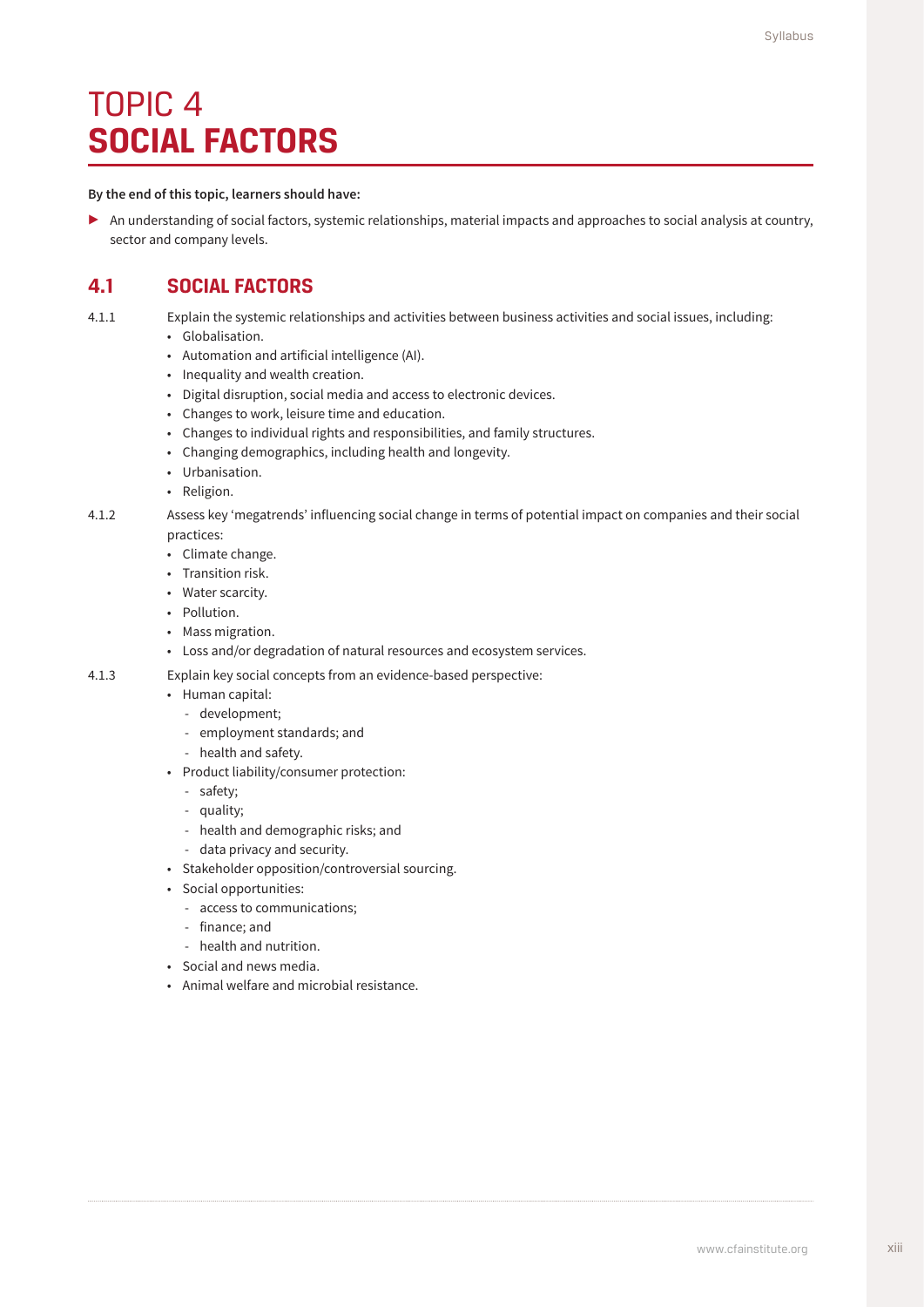- 4.1.4 Assess material impacts of social issues on potential investment opportunities, including the dangers of overlooking them:
	- Changing demographics, including health and longevity.
	- Digital disruption, social media and access to electronic services.
	- Individual rights and responsibilities.
	- Family structures and roles.
	- Education and work.
	- Distinction between faith-based ESG investing and exercise of religion as a social factor.
	- Inequality.
	- Globalisation.
- 4.1.5 Identify approaches to social analysis at country, sector and company levels in both developed and emerging economies.
- 4.1.6 Apply material social factors to:
	- Risk assessment.
	- Quality of management.
	- Ratio analysis.
	- Financial modelling.

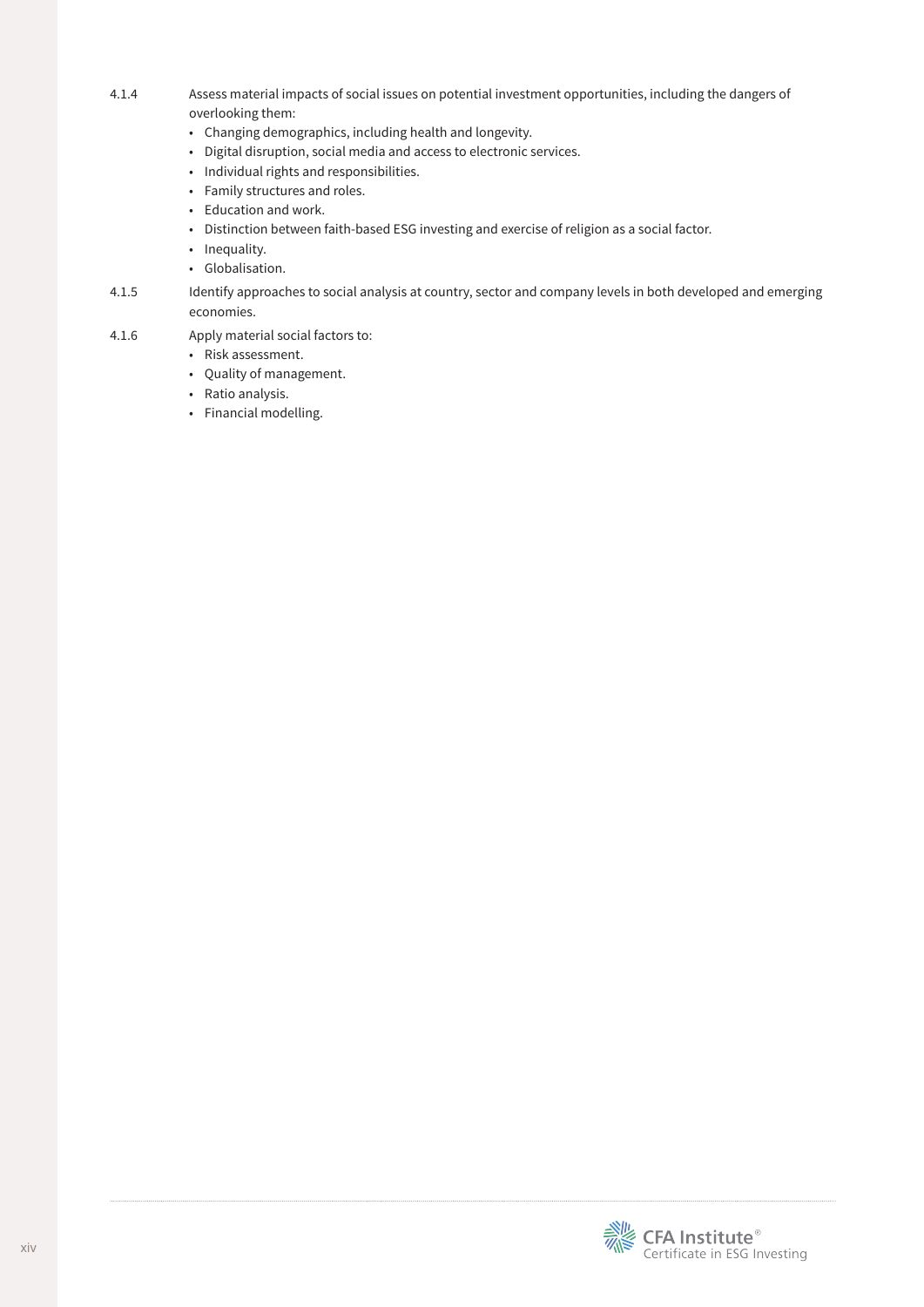# TOPIC 5 **GOVERNANCE FACTORS**

#### **By the end of this topic, learners should have:**

▶ An understanding of governance factors, key characteristics, main models and material impacts.

### **5.1 GOVERNANCE FACTORS**

5.1.1 Explain the evolution of corporate governance frameworks and key motivators for step change:

- Development of corporate governance.
- Roles and responsibilities.
- Systems and processes.
- Shareholder engagement.
- Minority shareholder alignment.
- 5.1.2 Assess key characteristics of effective corporate governance, and the main reasons why they may not be implemented or upheld:
	- Board structure, diversity, effectiveness and independence.
	- Executive remuneration, performance metrics and key performance indicators (KPIs).
	- Reporting and transparency.
	- Financial integrity and capital allocation.
	- Business ethics.
- 5.1.3 Assess and contrast the main models of corporate governance in major markets and the main variables influencing best practice:
	- Major markets.
	- Extent of variation of best practice.
	- Differences in legislation, culture and interpretation.
- 5.1.4 Explain the role of auditors in relation to corporate governance and the challenges in effective delivery of the audit:
	- Independence of audit firms and conflicts of interest.
	- Auditor rotation.
	- Sampling of audit work and technological disruption.
	- Auditor reports.
	- Auditor liability.
	- Internal audit.
- 5.1.5 Assess material impacts of governance issues on potential investment opportunities, including the dangers of overlooking them:
	- Public finance initiatives.
	- Companies.
	- Infrastructure/private finance vehicles.
	- Societal impact.
- 5.1.6 Apply material corporate governance factors to:
	- Financial modelling.
	- Risk assessment.
	- Quality of management.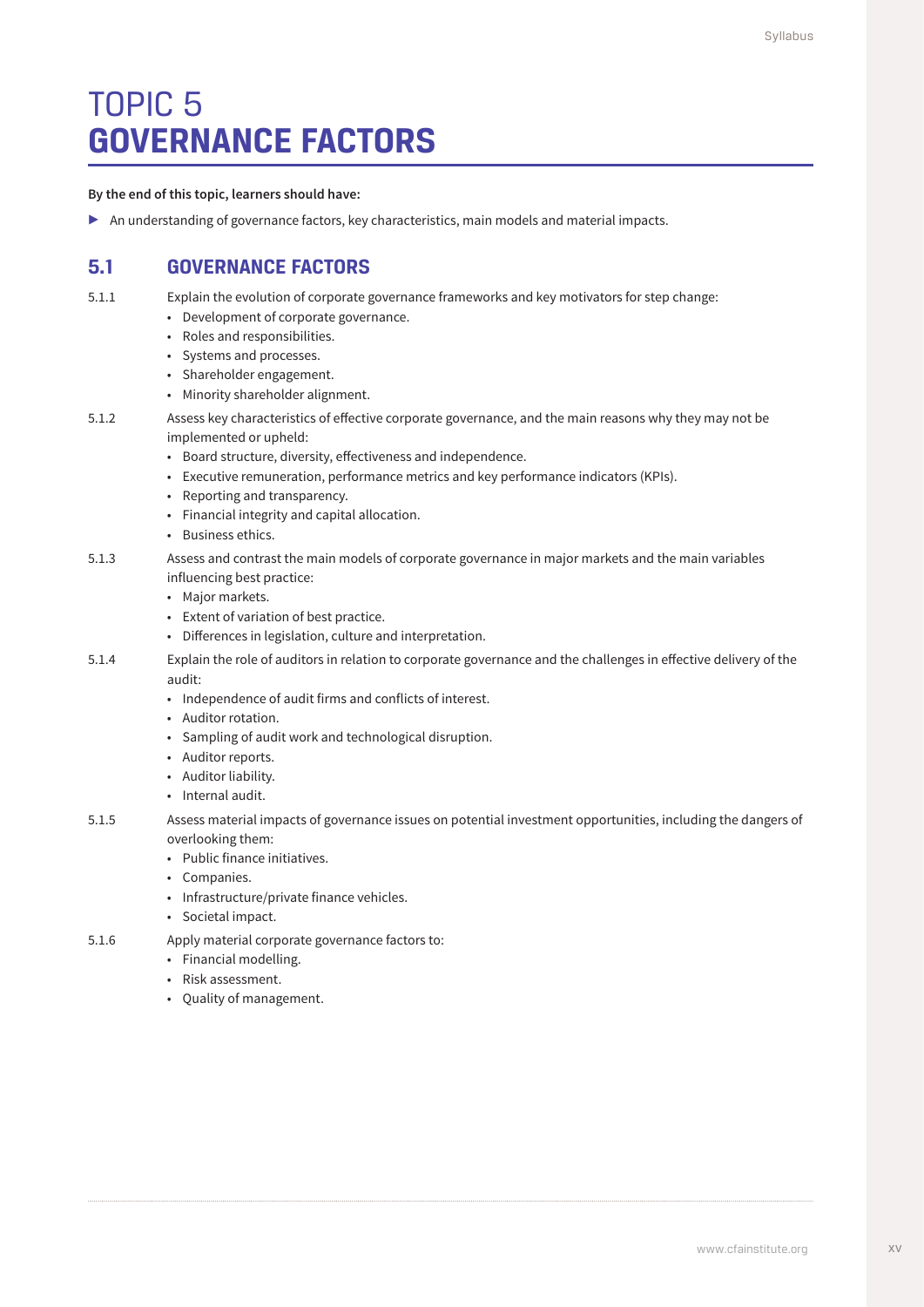## TOPIC 6 **ENGAGEMENT AND STEWARDSHIP**

#### **By the end of this topic, learners should have:**

▶ An understanding of engagement and stewardship.

### **6.1 ENGAGEMENT AND STEWARDSHIP**

- 6.1.1 Explain the purpose of investor engagement and stewardship.
- 6.1.2 Explain why engagement is considered beneficial and some of the key criticisms of engagement.
- 6.1.3 Explain the main principles and requirements of stewardship codes as they apply to institutional asset management firms:
	- UK Walker Review (2009) and Stewardship Code (2020).
	- US Employee Retirement Income Security Act (ERISA) guidelines.
	- EU European Fund and Asset Management Association (EFAMA) Stewardship Code.
- 6.1.4 Explain how engagement is achieved in practice, including key differences in objectives, style and tone.
- 6.1.5 Apply appropriate methods to establish an engagement approach:
	- Strategy and tactics: goal-setting.
	- Identifying who to talk with.
	- Formalities: hosting/agenda/managing expectations.
	- Communication: approach/tone/managing tensions.
	- Working towards agreement.
	- Escalation techniques, including collective engagement.
	- ESG investment forums.
	- Proxy voting.
- 6.1.6 Distinguish between different types of engagement across a range of asset classes.

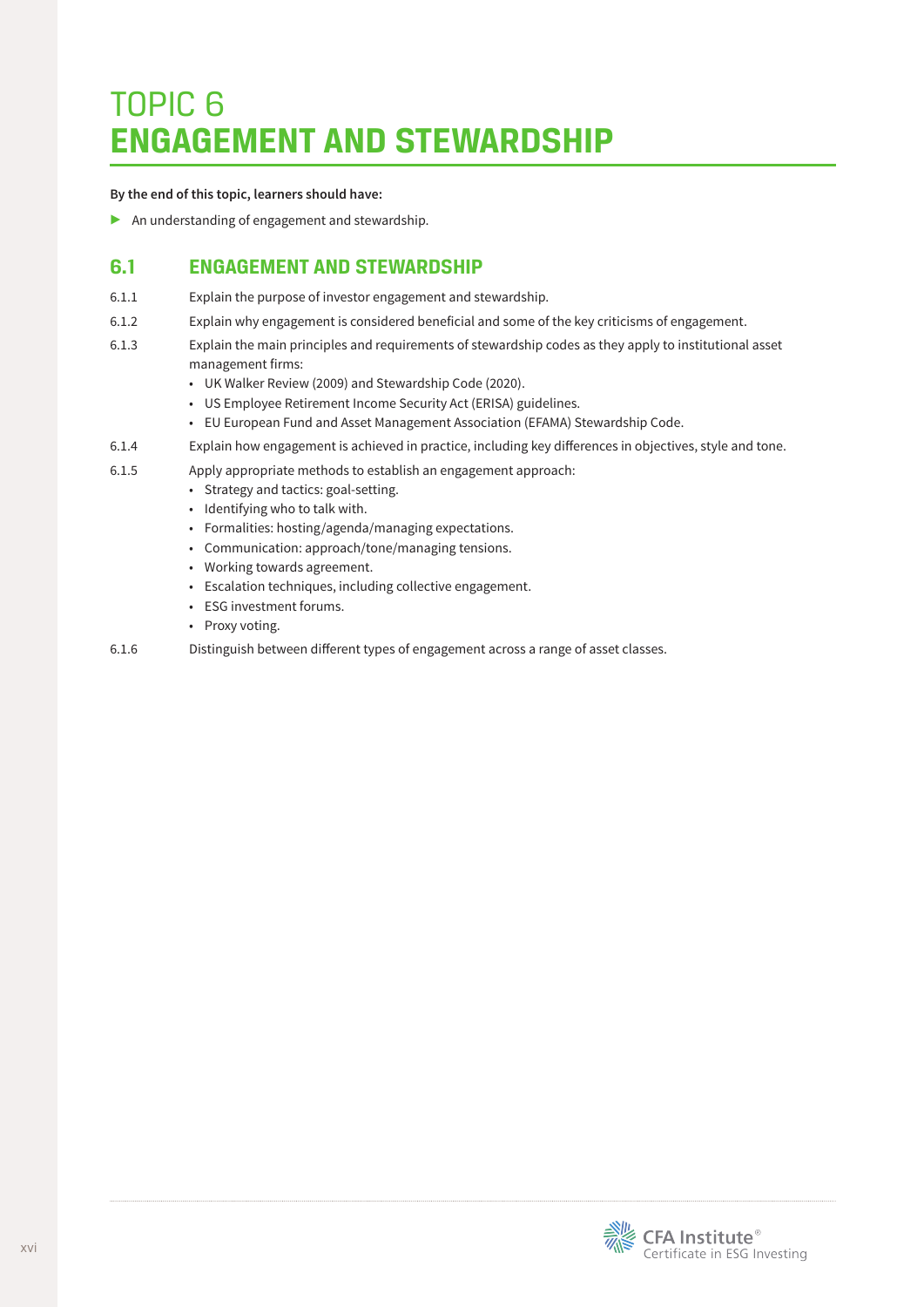# TOPIC 7 **ESG ANALYSIS, VALUATION AND INTEGRATION**

#### **By the end of this topic, learners should have:**

- ▶ An understanding of ESG analysis, valuation and integration.
- ▶ An ability to analyse how ESG factors may affect industry and company performance, and security valuation across a range of asset classes.
- ▶ An ability to apply a range of approaches to ESG analysis and integration across a range of asset classes.

### **7.1 ESG ANALYSIS, VALUATION AND INTEGRATION**

- 7.1.1 Explain the aims and objectives of integrating ESG into a firm's investment process.
- 7.1.2 Describe different approaches of integrating ESG analysis into a firm's investment process.
- 7.1.3 Describe qualitative approaches to ESG analysis across a range of asset classes.
- 7.1.4 Describe quantitative approaches to ESG analysis across a range of asset classes.
- 7.1.5 Identify tangible and intangible material ESG-related factors through both qualitative and quantitative approaches.
- 7.1.6 Describe how scorecards may be developed and constructed to assess ESG factors.
- 7.1.7 Assess ESG issues using risk mapping methodologies.
- 7.1.8 Explain how ESG complements traditional financial analysis.
- 7.1.9 Analyse how ESG factors may affect industry and company performance.
- 7.1.10 Analyse how ESG factors may affect security valuation across a range of asset classes.
- 7.1.11 Interpret a company's disclosure on selected ESG topics.
- 7.1.12 Apply the range of approaches to ESG analysis and integration across a range of asset classes.
- 7.1.13 Describe the challenges of undertaking ESG analysis across different geographic regions and cultures.
- 7.1.14 Describe the challenges of identifying and assessing material ESG issues.
- 7.1.15 Describe the challenges of integrating ESG analysis into a firm's investment process.
- 7.1.16 Explain the approaches taken across a range of ESG integration databases and software available, and the nature of the information provided.
- 7.1.17 Identify the main providers of screening services or tools, similarities and differences in their methodologies, and the aims, benefits and limitations of using them.
- 7.1.18 Describe the limitations and constraints of information provided by ESG integration databases.
- 7.1.19 Describe primary and secondary sources of ESG data and information.
- 7.1.20 Describe other uses of ESG and sustainability systems data.
- 7.1.21 Explain how credit rating agencies (CRAs) approach ESG credit scoring.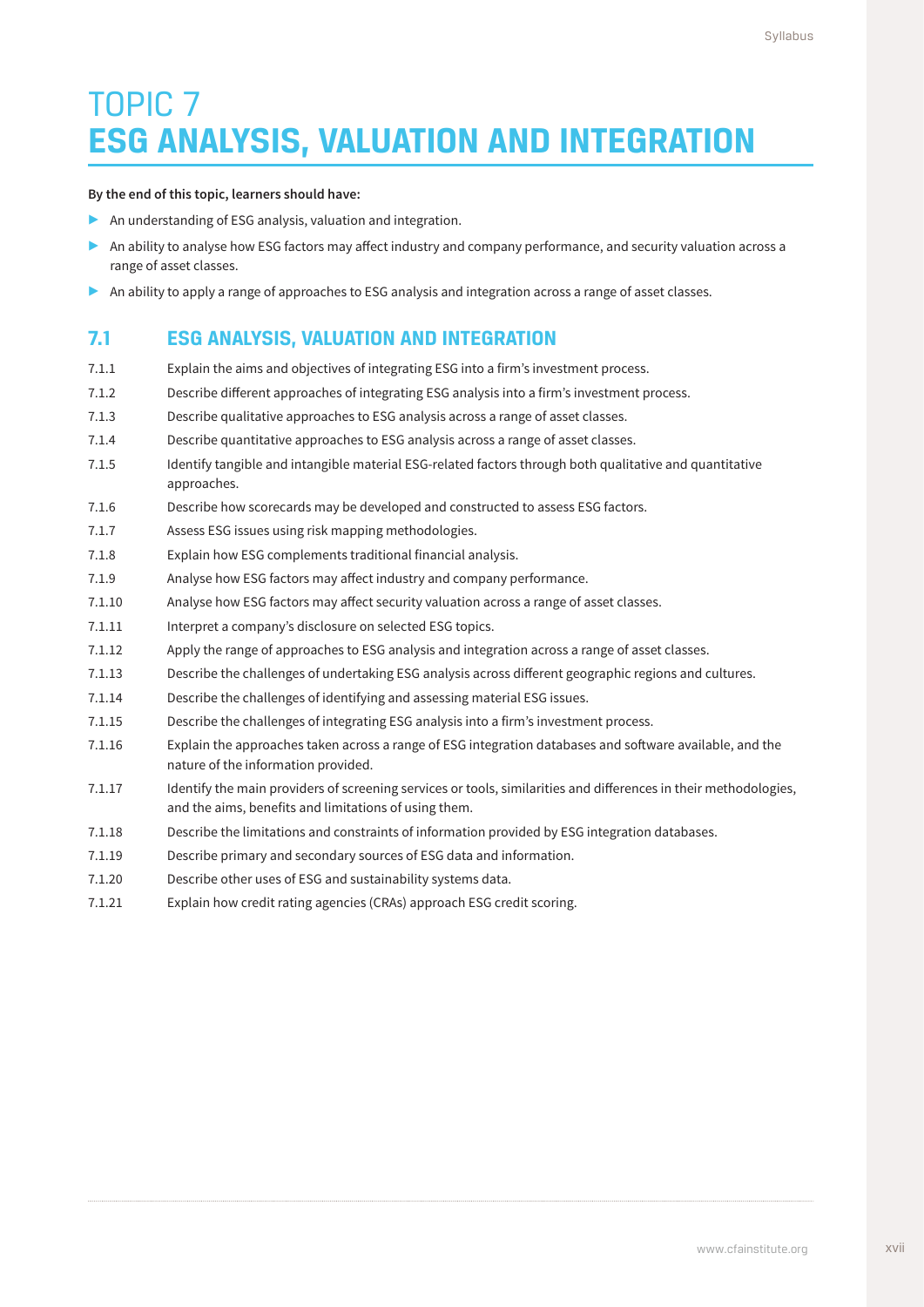## TOPIC 8 **ESG INTEGRATED PORTFOLIO CONSTRUCTION AND MANAGEMENT**

**By the end of this topic, learners should have:**

- ▶ An understanding of ESG integrated portfolio construction and management.
- ▶ An ability to apply ESG screens to the main asset classes and their sub-sectors.

### **8.1 ESG INTEGRATED PORTFOLIO CONSTRUCTION AND MANAGEMENT**

- 8.1.1 Explain the impact of ESG factors on strategic asset allocation.
- 8.1.2 Describe approaches for integrating ESG into the portfolio management process.
- 8.1.3 Explain approaches for how internal and external ESG research and analysis is used by portfolio managers to make investment decisions.
- 8.1.4 Explain how screening has evolved through different approaches to responsible investment, and the benefits and limitations of the main approaches.
- 8.1.5 Explain the main indices and benchmarking approaches applicable to sustainable and ESG investing, noting potential limitations.
- 8.1.6 Apply ESG screens to the main asset classes and their sub-sectors:
	- alternative investments;
	- equities;
	- fixed income.
- 8.1.7 Distinguish between ESG screening of individual companies and collective investment funds:
	- on an absolute basis;
	- relative to sector/peer group data.
- 8.1.8 Explain how the risk-return dynamic of portfolio optimisation is impacted by ESG-integrated investing.
- 8.1.9 Evaluate different types of ESG/SRI investment in terms of key objectives, investment considerations and risks:
	- Full ESG integration.
	- Exclusionary screening.
	- Positive alignment/best-in-class.
	- Active ownership.
	- Thematic investing.
	- Impact investing.
	- Other.
- 8.1.10 Describe approaches to managing passive ESG portfolios.